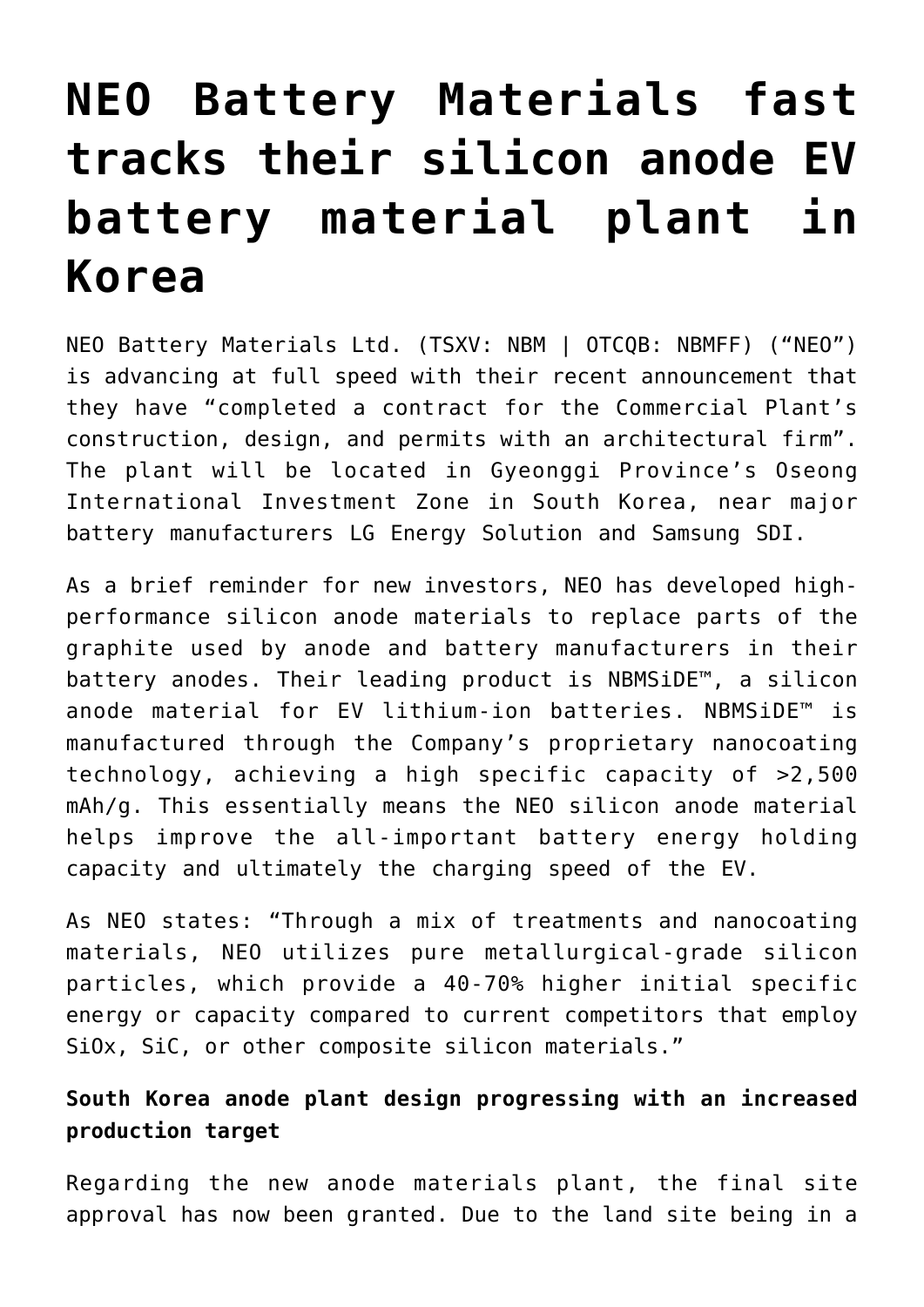Foreign Investment Zone, NEO will receive a range of benefits including a [99% reduced lease rate](https://investorintel.com/markets/cleantech/cleantech-news/neo-battery-materials-receives-final-site-approval-for-land-use-of-106700-square-feet-for-nbmside-commercial-plant-facility-by-gyeonggi-do-the-largest-economic-province-in-south-korea/) and tax incentives. NEO may also access Provincial financial support for equipment purchases, employment subsidies, and education/training subsidies.

Additionally, NEO recently [stated](https://investorintel.com/markets/cleantech/cleantech-news/neo-battery-materials-announces-silicon-anode-commercial-plant-construction-design-and-permit-contract-completion-and-secures-engineering-design-contract/) that the "Company will now advance to the detailed process design for the production lines and will proceed with early orders of components that have long lead times for the commercial plant. Through a structured execution plan of performing procurement and construction processes one after another, NEO expects to achieve the initial commission of the Commercial Plant by the first half of next year… We are currently working on pursuing strategic investments and communicating with the respective companies and investors to finance the construction of the commercial plant."

In another very interesting development from NEO, the Company [has increased their anode material production targets again.](https://investorintel.com/markets/cleantech/cleantech-news/monthly-corporate-update-neo-battery-materials-doubles-target-annual-production-to-240-tons-for-silicon-anode-commercial-plant/) The original pilot plant capacity was 10 tons, which last year was increased 12 fold to a commercial scale of 120 tons pa. This was recently increased to 240 tons pa. Even more impressive is the longer term target of the full facility capacity after installing the maximum number of massproduction lines through expansion, of 2,000 tons of NBMSiDE™ anode material pa.

**NEO Battery Materials is fast tracking towards commercialization of their silicon anode material ('NBMSiDE™') for the EV industry**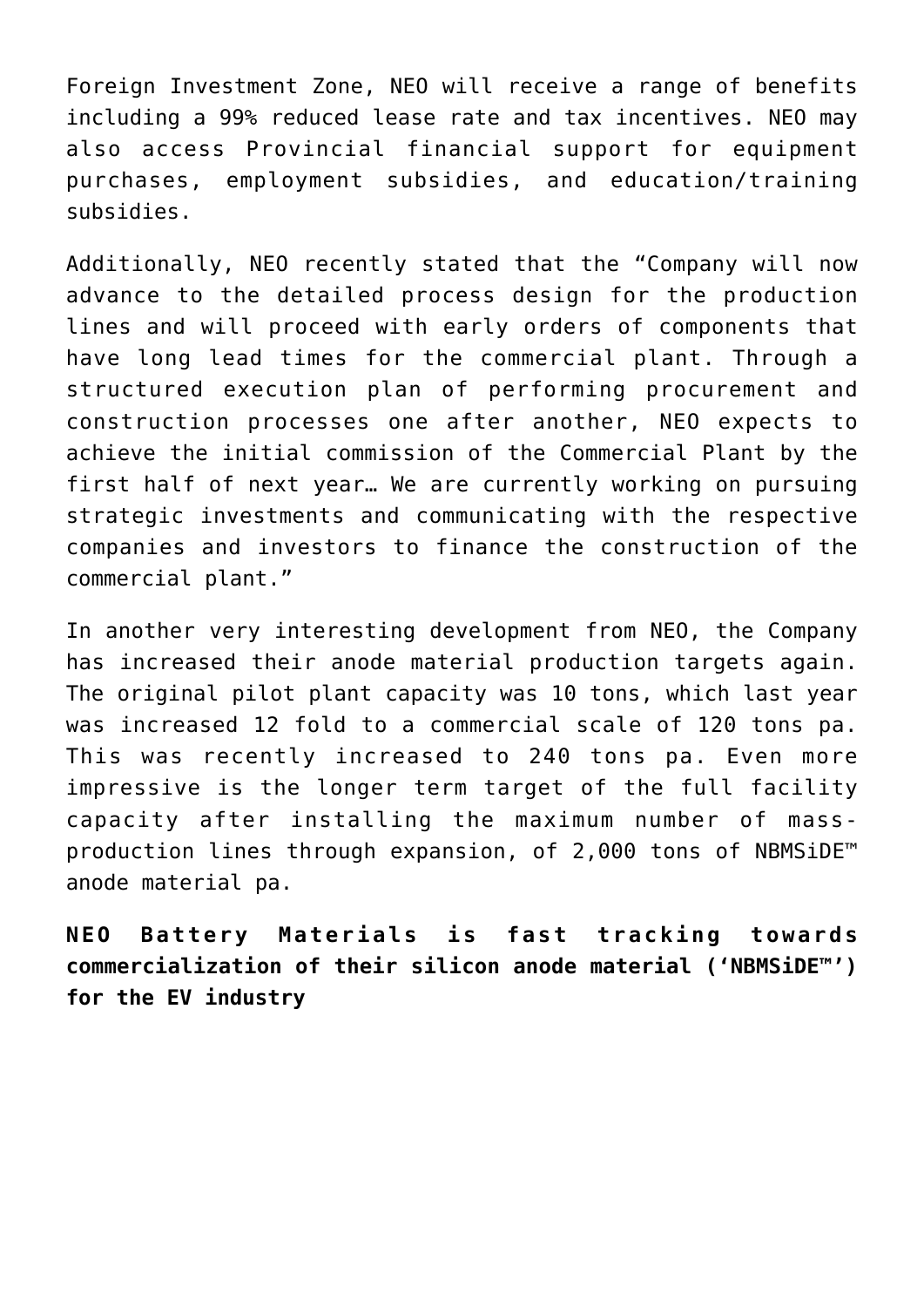## **Fast-Track for Commercialization**





Management from Globally **Largest Battery Manufacturers** 



Launch of 3 Silicon Microparticle Anode Products "NBMSiDE" for **Lithium-Ion Battery Applications** 



**Targeting Commercial Plant** Capable of Producing 240 Tons Annually



Over 17 NDAs Signed with Solid-State Developer, Battery Metals, Cell & Material Manufacturers

Source: [NEO Battery Materials company presentation](https://neobatterymaterials.com/wp-content/uploads/2022/02/NBM-Corporate-Presentation-Feb-2022-v2.pdf)

NEO has also been [busy sending NBMSiDE™ product samples](https://investorintel.com/markets/cleantech/cleantech-news/monthly-corporate-update-neo-battery-materials-doubles-target-annual-production-to-240-tons-for-silicon-anode-commercial-plant/) to several potential off-take companies for testing. If this stage goes well then usually off-take agreements follow, which then typically helps the project financing process.

"The first refined sample of NBMSiDE™ has been provided to a Europe-based battery materials company," NEO recently [stated,](https://investorintel.com/markets/technology-metals/technology-metals-news/neo-battery-materials-provides-corporate-update-on-interbattery-2022-full-cell-testing-with-high-energy-capacity-si-anodes-and-rd-scale-up-centre-operations/)  "and a second delivery is planned in April. NEO is additionally conducting sample tests with several Asia-based and European battery manufacturers."

NEO has also recently internally developed [NBMSiDE™ pouch-type](https://investorintel.com/markets/cleantech/cleantech-news/neo-battery-materials-manufactures-pouch-type-full-cell-for-product-evaluation-and-convenes-nbmsidetm-commercial-plant-kick-off-meeting/) [full cells](https://investorintel.com/markets/cleantech/cleantech-news/neo-battery-materials-manufactures-pouch-type-full-cell-for-product-evaluation-and-convenes-nbmsidetm-commercial-plant-kick-off-meeting/) which have been manufactured to evaluate product performance, viability, and durability in genuine battery charging conditions.

In an [April 5, 2022 news release](https://investorintel.com/markets/cleantech/cleantech-news/neo-battery-materials-manufactures-pouch-type-full-cell-for-product-evaluation-and-convenes-nbmsidetm-commercial-plant-kick-off-meeting/) NEO stated that: "NEO Battery Materials will commence construction in June 2022 and will follow stringent timelines and protocols to aim completion in June 2023." I would assume this is subject to project financing.